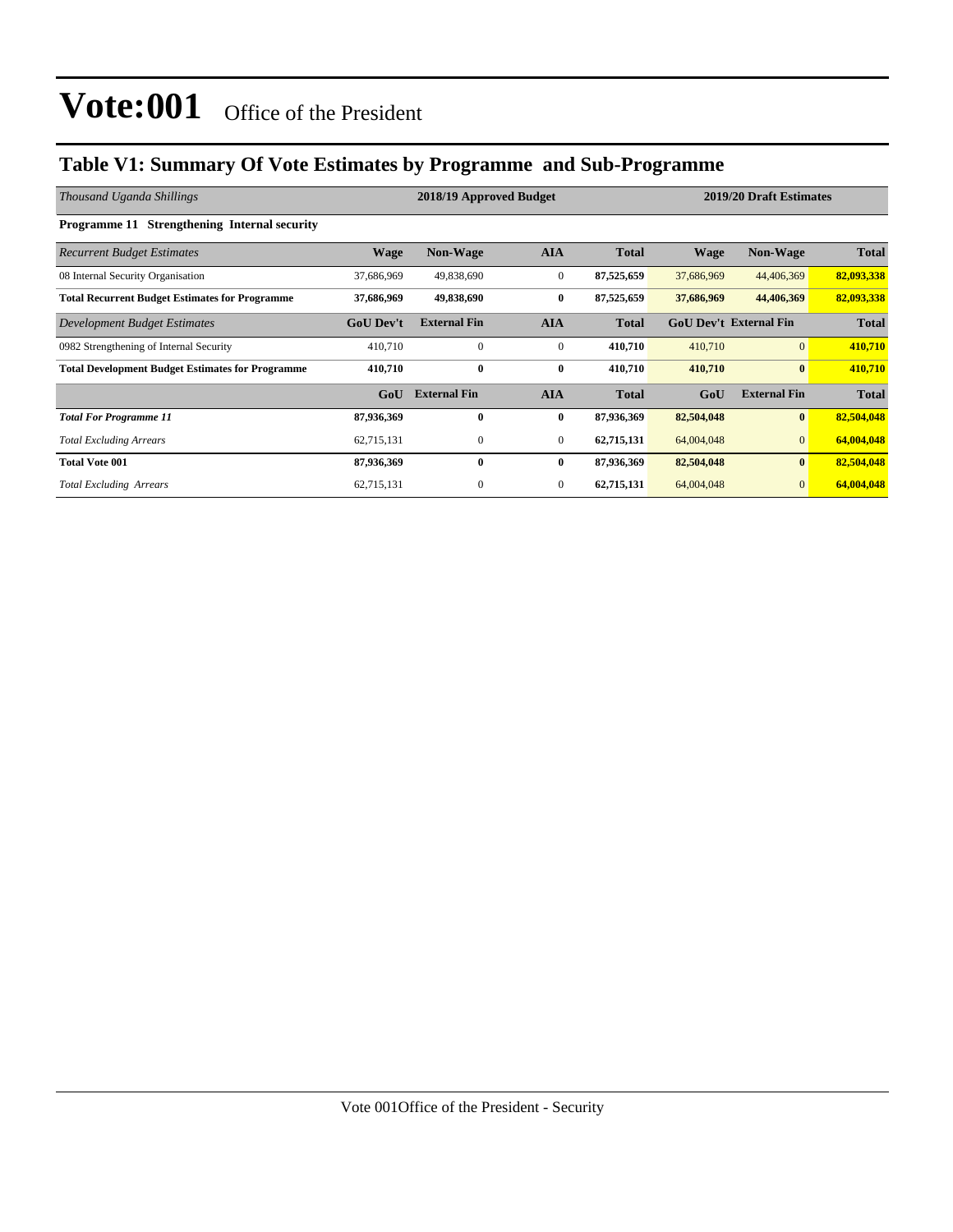### **Table V2: Summary Vote Estimates by Item**

| Thousand Uganda Shillings                                    | 2018/19 Approved Budget |                     |              |              | 2019/20 Draft Estimates |                     |                         |  |
|--------------------------------------------------------------|-------------------------|---------------------|--------------|--------------|-------------------------|---------------------|-------------------------|--|
|                                                              | GoU                     | <b>External Fin</b> | <b>AIA</b>   | <b>Total</b> | GoU                     | <b>External Fin</b> | <b>Total</b>            |  |
| <b>Employees, Goods and Services (Outputs Provided)</b>      | 62,304,421              | $\bf{0}$            | $\bf{0}$     | 62,304,421   | 63,593,338              | $\bf{0}$            | 63,593,338              |  |
| 211101 General Staff Salaries                                | 37,686,969              | $\bf{0}$            | $\bf{0}$     | 37,686,969   | 37,686,969              | $\bf{0}$            | 37,686,969              |  |
| 211103 Allowances (Inc. Casuals, Temporary)                  | 120,000                 | $\bf{0}$            | $\bf{0}$     | 120,000      | 100,000                 | $\bf{0}$            | 100,000                 |  |
| 212102 Pension for General Civil Service                     | $\bf{0}$                | $\bf{0}$            | $\bf{0}$     | $\bf{0}$     | 604,562                 | $\bf{0}$            | 604,562                 |  |
| 213004 Gratuity Expenses                                     | $\bf{0}$                | $\bf{0}$            | $\bf{0}$     | 0            | 684,355                 | $\bf{0}$            | 684,355                 |  |
| 221001 Advertising and Public Relations                      | 700                     | $\bf{0}$            | 0            | 700          | 1,000                   | $\bf{0}$            | 1,000                   |  |
| 221003 Staff Training                                        | 30,000                  | $\bf{0}$            | $\bf{0}$     | 30,000       | 50,000                  | $\bf{0}$            | 50,000                  |  |
| 221007 Books, Periodicals & Newspapers                       | 5,000                   | $\bf{0}$            | $\bf{0}$     | 5,000        | 6,000                   | $\bf{0}$            | 6,000                   |  |
| 221009 Welfare and Entertainment                             | 177,937                 | $\bf{0}$            | $\bf{0}$     | 177,937      | 137,000                 | $\bf{0}$            | 137,000                 |  |
| 221011 Printing, Stationery, Photocopying and Binding        | 10,000                  | $\bf{0}$            | $\bf{0}$     | 10,000       | 15,000                  | $\bf{0}$            | 15,000                  |  |
| 221012 Small Office Equipment                                | 10,000                  | $\bf{0}$            | $\bf{0}$     | 10,000       | 15,000                  | $\bf{0}$            | 15,000                  |  |
| 222001 Telecommunications                                    | 320,000                 | $\bf{0}$            | $\bf{0}$     | 320,000      | 320,000                 | $\bf{0}$            | 320,000                 |  |
| 223001 Property Expenses                                     | 6,000                   | $\bf{0}$            | $\bf{0}$     | 6,000        | 8,000                   | $\bf{0}$            | 8,000                   |  |
| 223003 Rent – (Produced Assets) to private entities          | 239,905                 | $\bf{0}$            | $\bf{0}$     | 239,905      | 450,000                 | $\bf{0}$            | 450,000                 |  |
| 223005 Electricity                                           | 270,000                 | $\bf{0}$            | $\bf{0}$     | 270,000      | 300,000                 | $\bf{0}$            | 300,000                 |  |
| 223006 Water                                                 | 48,000                  | $\bf{0}$            | $\bf{0}$     | 48,000       | 50,000                  | $\bf{0}$            | 50,000                  |  |
| 224003 Classified Expenditure                                | 22,579,950              | $\bf{0}$            | $\bf{0}$     | 22,579,950   | 22,579,950              | $\bf{0}$            | 22,579,950              |  |
| 227001 Travel inland                                         | 20,000                  | $\bf{0}$            | $\bf{0}$     | 20,000       | 20,000                  | $\bf{0}$            | 20,000                  |  |
| 227002 Travel abroad                                         | 16,000                  | $\bf{0}$            | $\bf{0}$     | 16,000       | 100,000                 | $\bf{0}$            | 100,000                 |  |
| 227004 Fuel, Lubricants and Oils                             | 420,000                 | $\bf{0}$            | $\bf{0}$     | 420,000      | 100,000                 | $\bf{0}$            | 100,000                 |  |
| 228002 Maintenance - Vehicles                                | 343,961                 | $\bf{0}$            | $\bf{0}$     | 343,961      | 365,502                 | $\bf{0}$            | 365,502                 |  |
| <b>Investment</b> (Capital Purchases)                        | 410,710                 | $\bf{0}$            | $\bf{0}$     | 410,710      | 410,710                 | $\bf{0}$            | 410,710                 |  |
| 312201 Transport Equipment                                   | 241,320                 | $\bf{0}$            | $\bf{0}$     | 241,320      | 241,320                 | $\bf{0}$            | 241,320                 |  |
| 312202 Machinery and Equipment                               | 169,390                 | $\bf{0}$            | $\bf{0}$     | 169,390      | 169,390                 | $\bf{0}$            | 169,390                 |  |
| <b>Arrears</b>                                               | 25,221,238              | $\bf{0}$            | $\bf{0}$     | 25, 221, 238 | 18,500,000              | $\bf{0}$            | 18,500,000              |  |
| 321605 Domestic arrears (Budgeting)                          | $\bf{0}$                | $\bf{0}$            | $\bf{0}$     | 0            | 18,500,000              | $\bf{0}$            | 18,500,000              |  |
| 321608 General Public Service Pension arrears<br>(Budgeting) | 25, 221, 238            | $\bf{0}$            | $\bf{0}$     | 25, 221, 238 | $\bf{0}$                | $\bf{0}$            | $\overline{\mathbf{0}}$ |  |
| <b>Grand Total Vote 001</b>                                  | 87,936,369              | $\bf{0}$            | $\bf{0}$     | 87,936,369   | 82,504,048              | $\bf{0}$            | 82,504,048              |  |
| <b>Total Excluding Arrears</b>                               | 62,715,131              | $\boldsymbol{0}$    | $\mathbf{0}$ | 62,715,131   | 64,004,048              | $\overline{0}$      | 64,004,048              |  |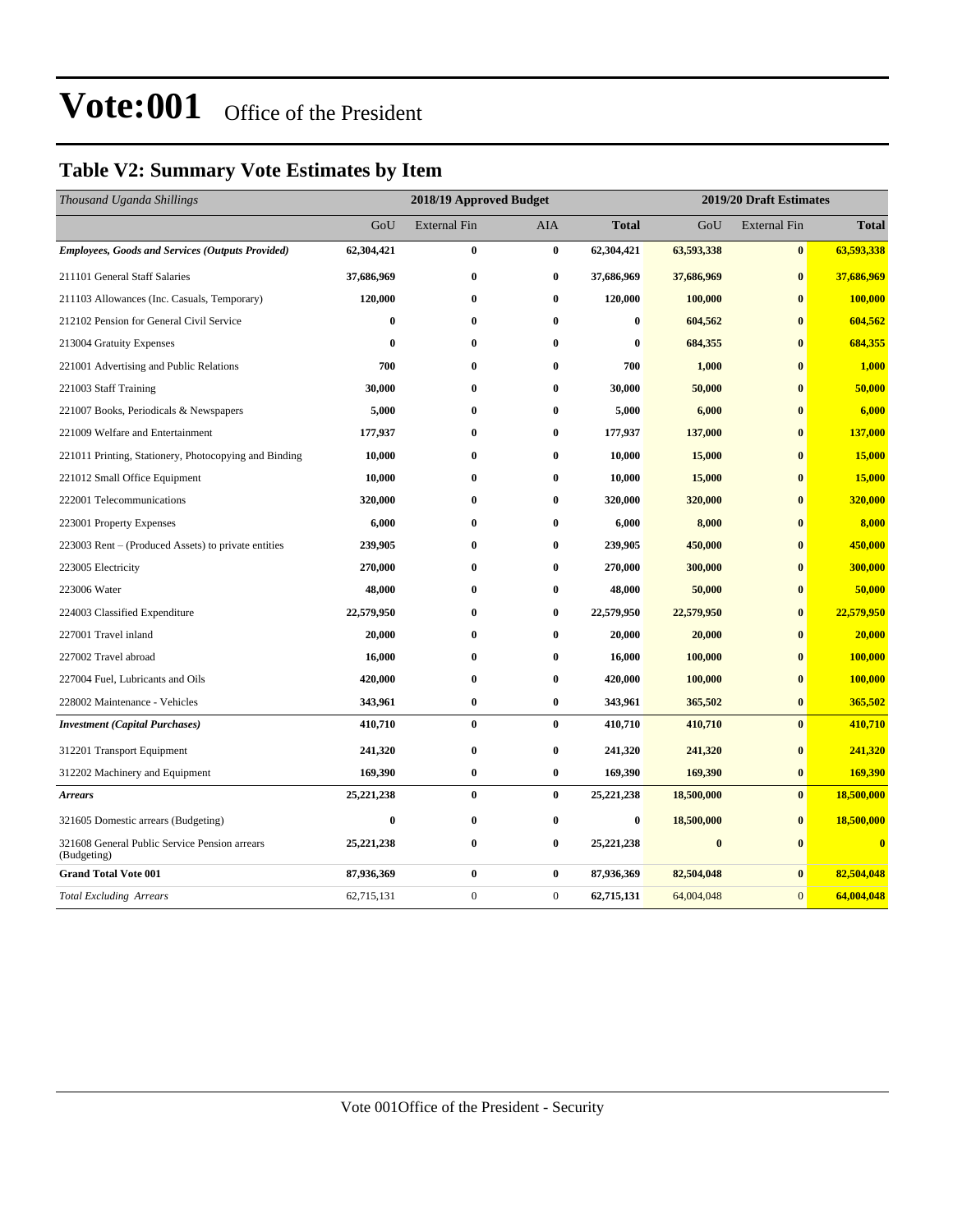### **Table V3: Detailed Estimates by Programme, Sub Programme, Output and Item**

### *Programmme 11 Strengthening Internal security*

*Recurrent Budget Estimates*

### **SubProgramme 08 Internal Security Organisation**

| Thousand Uganda Shillings                             | 2018/19 Approved Budget |                  |                  |              | 2019/20 Draft Estimates |                |              |
|-------------------------------------------------------|-------------------------|------------------|------------------|--------------|-------------------------|----------------|--------------|
| <b>Outputs Provided</b>                               | Wage                    | Non Wage         | <b>AIA</b>       | <b>Total</b> | Wage                    | Non Wage       | <b>Total</b> |
| Output 111101 Collection of Intelligence              |                         |                  |                  |              |                         |                |              |
| 211101 General Staff Salaries                         | 33,918,272              | $\boldsymbol{0}$ | $\boldsymbol{0}$ | 33,918,272   | 33,918,272              | $\overline{0}$ | 33,918,272   |
| 212102 Pension for General Civil Service              | $\boldsymbol{0}$        | $\boldsymbol{0}$ | $\boldsymbol{0}$ | $\bf{0}$     | $\mathbf{0}$            | 604,562        | 604,562      |
| 213004 Gratuity Expenses                              | $\mathbf{0}$            | $\mathbf{0}$     | $\overline{0}$   | $\bf{0}$     | $\mathbf{0}$            | 684,355        | 684,355      |
| 224003 Classified Expenditure                         | $\mathbf{0}$            | 22,579,950       | $\boldsymbol{0}$ | 22,579,950   | $\overline{0}$          | 22,579,950     | 22,579,950   |
| <b>Total Cost of Output 01</b>                        | 33,918,272              | 22,579,950       | 0                | 56,498,222   | 33,918,272              | 23,868,867     | 57,787,139   |
| <b>Output 111102 Administration</b>                   |                         |                  |                  |              |                         |                |              |
| 211101 General Staff Salaries                         | 3,768,697               | $\boldsymbol{0}$ | $\boldsymbol{0}$ | 3,768,697    | 3,768,697               | $\overline{0}$ | 3,768,697    |
| 211103 Allowances (Inc. Casuals, Temporary)           | $\mathbf{0}$            | 120,000          | $\overline{0}$   | 120,000      | $\mathbf{0}$            | 100,000        | 100,000      |
| 221001 Advertising and Public Relations               | $\overline{0}$          | 700              | $\overline{0}$   | 700          | $\mathbf{0}$            | 1,000          | 1,000        |
| 221003 Staff Training                                 | $\overline{0}$          | 30,000           | $\boldsymbol{0}$ | 30,000       | $\mathbf{0}$            | 50,000         | 50,000       |
| 221007 Books, Periodicals & Newspapers                | $\boldsymbol{0}$        | 5,000            | $\boldsymbol{0}$ | 5,000        | $\mathbf{0}$            | 6,000          | 6,000        |
| 221009 Welfare and Entertainment                      | $\mathbf{0}$            | 177,937          | $\boldsymbol{0}$ | 177,937      | $\mathbf{0}$            | 137,000        | 137,000      |
| 221011 Printing, Stationery, Photocopying and Binding | $\overline{0}$          | 10,000           | $\boldsymbol{0}$ | 10,000       | $\mathbf{0}$            | 15,000         | 15,000       |
| 221012 Small Office Equipment                         | $\boldsymbol{0}$        | 10,000           | $\boldsymbol{0}$ | 10,000       | $\mathbf{0}$            | 15,000         | 15,000       |
| 222001 Telecommunications                             | $\mathbf{0}$            | 320,000          | $\boldsymbol{0}$ | 320,000      | $\mathbf{0}$            | 320,000        | 320,000      |
| 223001 Property Expenses                              | $\mathbf{0}$            | 6,000            | $\overline{0}$   | 6,000        | $\mathbf{0}$            | 8,000          | 8,000        |
| 223003 Rent – (Produced Assets) to private entities   | $\overline{0}$          | 239,905          | $\overline{0}$   | 239,905      | $\mathbf{0}$            | 450,000        | 450,000      |
| 223005 Electricity                                    | $\mathbf{0}$            | 270,000          | $\boldsymbol{0}$ | 270,000      | $\boldsymbol{0}$        | 300,000        | 300,000      |
| 223006 Water                                          | $\boldsymbol{0}$        | 48,000           | $\boldsymbol{0}$ | 48,000       | $\mathbf{0}$            | 50,000         | 50,000       |
| 227001 Travel inland                                  | $\mathbf{0}$            | 20,000           | $\overline{0}$   | 20,000       | $\mathbf{0}$            | 20,000         | 20,000       |
| 227002 Travel abroad                                  | $\mathbf{0}$            | 16,000           | $\boldsymbol{0}$ | 16,000       | $\mathbf{0}$            | 100,000        | 100,000      |
| 227004 Fuel, Lubricants and Oils                      | $\mathbf{0}$            | 420,000          | $\boldsymbol{0}$ | 420,000      | $\mathbf{0}$            | 100,000        | 100,000      |
| 228002 Maintenance - Vehicles                         | $\boldsymbol{0}$        | 343,961          | $\boldsymbol{0}$ | 343,961      | $\mathbf{0}$            | 365,502        | 365,502      |
| <b>Total Cost of Output 02</b>                        | 3,768,697               | 2,037,502        | 0                | 5,806,199    | 3,768,697               | 2,037,502      | 5,806,199    |
| <b>Total Cost Of Outputs Provided</b>                 | 37,686,969              | 24,617,452       | 0                | 62,304,421   | 37,686,969              | 25,906,369     | 63,593,338   |
| <b>Arrears</b>                                        | Wage                    | Non Wage         | <b>AIA</b>       | <b>Total</b> | Wage                    | Non Wage       | <b>Total</b> |
| <b>Output 111199 Arrears</b>                          |                         |                  |                  |              |                         |                |              |
| 321605 Domestic arrears (Budgeting)                   | $\mathbf{0}$            | $\boldsymbol{0}$ | $\overline{0}$   | $\bf{0}$     | $\mathbf{0}$            | 18,500,000     | 18,500,000   |